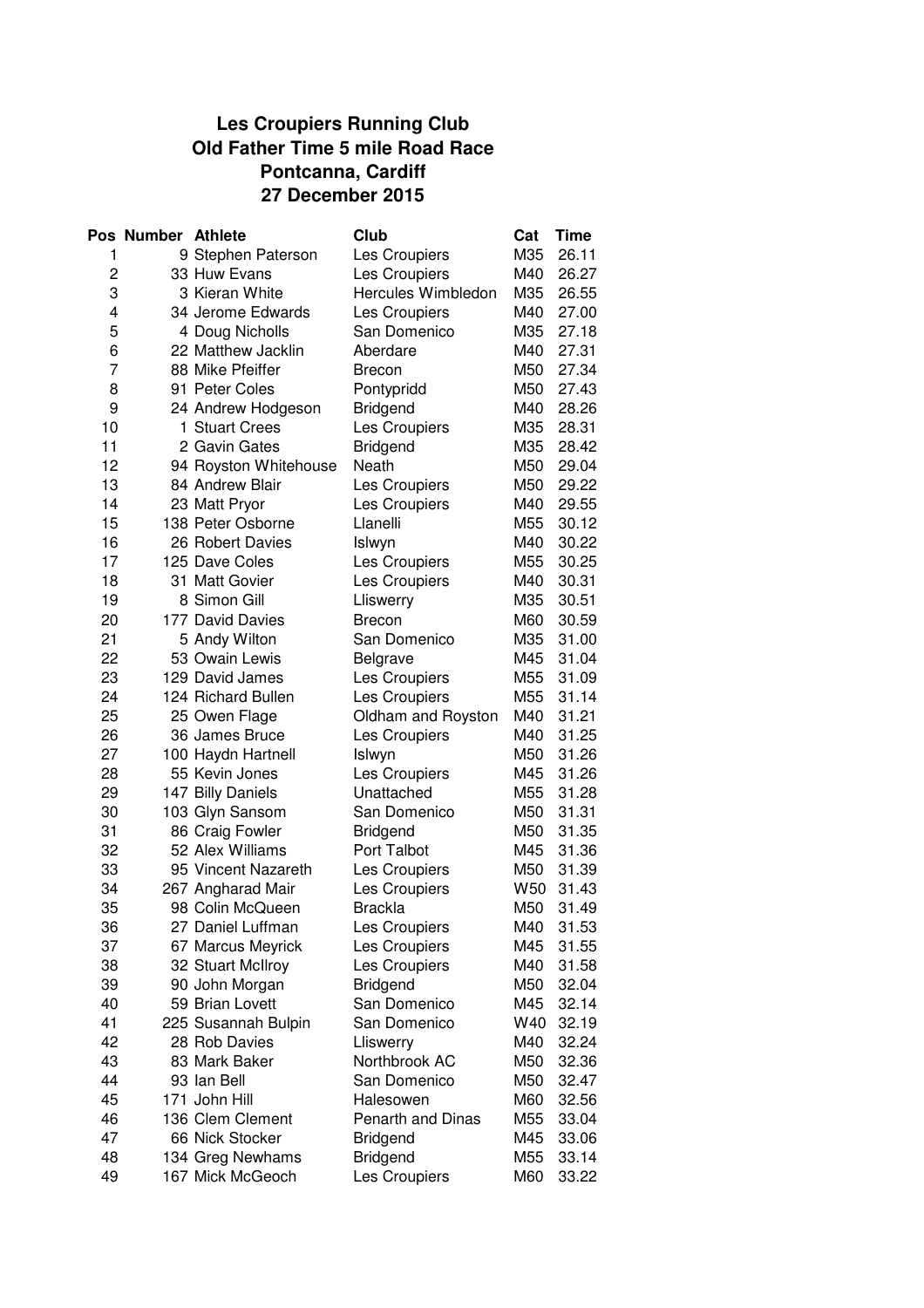| 50  | 54 Richard Price       | Celtic Tri               | M45             | 33.23 |
|-----|------------------------|--------------------------|-----------------|-------|
| 51  | 60 Brian Evans         | Spirit of Monmouth       | M45             | 33.39 |
| 52  | 187 Gareth Jones       | Chepstow                 | M65             | 33.41 |
| 53  | 203 Georgina Dando     | <b>Bridgend</b>          | W35             | 33.46 |
| 54  | 224 Rachel Matthews    | Cardiff                  | W40             | 33.51 |
| 55  | 96 Kim Wehden          | Islwyn                   | M50             | 33.59 |
| 56  | 173 Howard Kent        | Les Croupiers            | M60             | 34.08 |
| 57  | 181 Neil Grant         | Chepstow                 | M60             | 34.11 |
| 58  | 229 Sandra Chipper     | Lliswerry                | W40             | 34.15 |
| 59  | 69 Richard Webber      | Unattached               | M45             | 34.26 |
| 60  | 29 Russell Dobbs       | Islwyn                   | M40             | 34.28 |
| 61  | 139 Neil Davies        | Unattached               | M55             | 34.29 |
| 62  | 243 Libby Bohemen      | Les Croupiers            | W45             | 34.33 |
| 63  | 292 Jacqueline Brace   | <b>Bridgend</b>          | W55             | 34.47 |
| 64  | 184 Gordon Orme        | Carmarthen               | M70             | 34.50 |
| 65  | 221 Catherine Stephens | <b>Bridgend</b>          | W40             | 35.03 |
| 66  | 89 Jeff Hanson         | Rhondda AC               | M50             | 35.06 |
| 67  | 56 Huw James           | Cardiff                  | M45             | 35.10 |
| 68  | 143 Richard Sewell     | Les Croupiers            | M <sub>55</sub> | 35.13 |
| 69  | 166 John Gardener      | Pembrokeshire            | M70             | 35.16 |
| 70  | 245 Jenny Phillips     | Llanelli                 | W45             | 35.18 |
| 71  | 140 Richard Beech      | <b>Brackla</b>           | M55             | 35.20 |
| 72  | 61 Chris Denholm       | <b>Brackla</b>           | M45             | 35.29 |
| 73  | 204 Sarah Lauder       | Lliswerry                | W35             | 35.36 |
| 74  | 168 Mike Davies        | Les Croupiers            | M65             | 35.39 |
| 75  | 176 Rob Evans          | Les Croupiers            | M60             | 35.40 |
| 76  | 6 Neil Jones           | Unattached               | M35             | 35.42 |
| 77  | 130 Michael Gibbons    | <b>Branhall Runners</b>  | M55             | 35.50 |
| 78  | 223 Keri Jones         | Lliswerry                | W40             | 35.53 |
| 79  | 145 Kevin Russell      | Lliswerry                | M55             | 35.56 |
| 80  | 68 Paul Chapman        | Les Croupiers            | M45             | 36.01 |
| 81  | 92 Dominic Shields     | San Domenico             | M50             | 36.14 |
| 82  | 57 Paul Martin         | <b>Westend Runners</b>   | M45             | 36.31 |
| 83  | 97 Anthony Phillips    | <b>Bridgend</b>          | M50             | 36.33 |
| 84  | 137 Stuart Duncan      | Chepstow                 | M55             | 36.37 |
| 85  | 127 Paul Morris        | Les Croupiers            | M55             | 36.39 |
| 86  | 170 Paul Allen         | Halesowen                | M65             | 36.42 |
| 87  | 121 Alan Mason         | Les Croupiers            | M55             | 36.44 |
| 88  | 62 Anthony Lewis       | Cwm Ogwr                 | M45             | 36.52 |
| 89  | 185 Mike Evans         | Chepstow                 | M65             | 36.55 |
| 90  | 133 Michael Pritchard  | Unattached               | M55             | 36.56 |
| 91  | 179 Bob Smith          | <b>Builth Wells</b>      | M60             | 37.02 |
| 92  | 291 Julie Scholey      | Les Croupiers            | W55             | 37.06 |
| 93  | 37 Stephen Quin        | Les Croupiers            | M40             | 37.07 |
| 94  | 102 Gerry Crispie      | Les Croupiers            | M50             | 37.13 |
| 95  | 58 Peter Wilson        | Malvern Joggers          | M45             | 37.17 |
| 96  | 87 Gareth Hardman      | <b>Bridgend</b>          | M50             | 37.24 |
| 97  | 175 Gary John          | Les Croupiers            | M60             | 37.33 |
| 98  | 146 Richard Treadgold  | Unattached               | M55             | 37.35 |
| 99  | 244 Ruth Deards        | Les Croupiers            | W45             | 37.36 |
| 100 | 174 Alan Jones         | <b>Brackla</b>           | M60             | 37.40 |
| 101 | 228 Clare Biddlecombe  | Lliswerry                | W40             | 37.48 |
| 102 | 51 David McDonald      | Les Croupiers            | M45             | 38.07 |
| 103 | 266 Lisa Cleary        | <b>Penarth and Dinas</b> | W50             | 38.12 |
| 104 | 64 Stephen Summers     | Pencoed Tri              | M45             | 38.19 |
| 105 | 163 Brian Gough        | Pontypridd               | M75             | 38.22 |